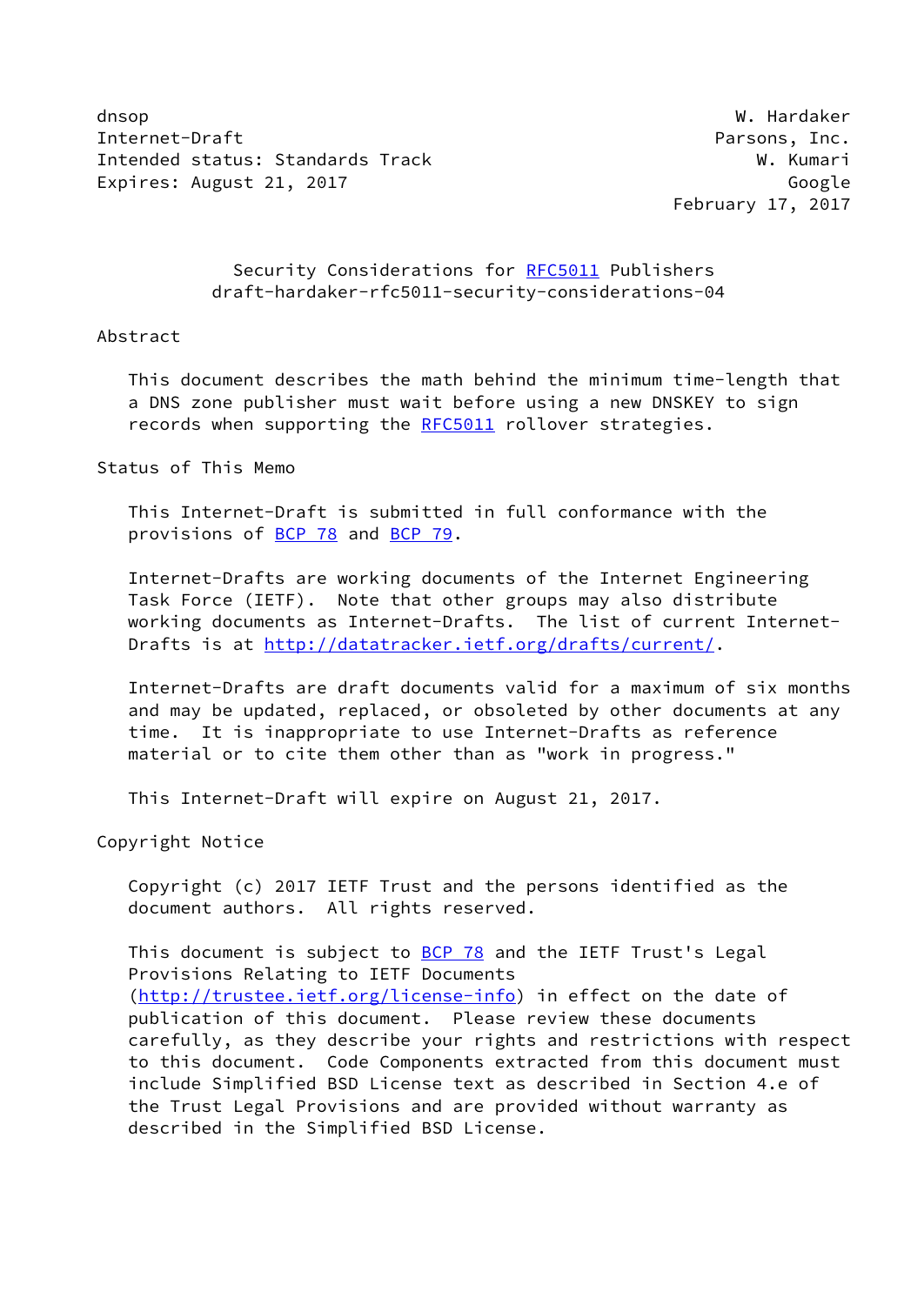# <span id="page-1-1"></span>Internet-Draft [RFC5011](https://datatracker.ietf.org/doc/pdf/rfc5011) Security Considerations February 2017

## Table of Contents

|                                                   | $\overline{2}$ |
|---------------------------------------------------|----------------|
|                                                   | $\overline{3}$ |
| 2.                                                | $\overline{3}$ |
| 3.                                                | $\overline{3}$ |
| Timing associated with $RFC5011$ processing<br>4. | $\overline{3}$ |
| Denial of Service Attack Considerations<br>5.     | $\overline{4}$ |
| 5.1. Enumerated Attack Example                    | $\overline{4}$ |
| 5.1.1. Attack Timing Breakdown                    | $\overline{5}$ |
| Minimum RFC5011 Timing Requirements<br>6.         | 6              |
| 7.                                                | $\overline{1}$ |
| Operational Considerations<br>8.                  | $\overline{1}$ |
| 9.                                                | 8              |
|                                                   | 8              |
|                                                   | 8              |
| Appendix A. Changes / Author Notes.               | 8              |
| Authors' Addresses                                | 9              |
|                                                   |                |

# <span id="page-1-0"></span>[1](#page-1-0). Introduction

 [RFC5011](https://datatracker.ietf.org/doc/pdf/rfc5011) [\[RFC5011](https://datatracker.ietf.org/doc/pdf/rfc5011)] defines a mechanism by which DNSSEC validators can extend their list of trust anchors when they've seen a new key published in a zone. However, [RFC5011](https://datatracker.ietf.org/doc/pdf/rfc5011) [intentionally] provides no guidance to the publishers of DNSKEYs about how long they must wait before switching to the newly published key for signing records. Because of this lack of guidance, zone publishers may derive incorrect assumptions about safe usage of the [RFC5011](https://datatracker.ietf.org/doc/pdf/rfc5011) DNSKEY advertising and rolling process. This document describes the minimum security requirements from a publishers point of view and is intended to compliment the guidance offered in [RFC5011](https://datatracker.ietf.org/doc/pdf/rfc5011) (which is written to provide timing guidance solely to the Validating Resolvers point of view).

 To verify this lack of understanding is wide-spread, the authors reached out to 5 DNSSEC experts to ask them how long they thought they must wait before using a new KSK that was being rolled according to the 5011 process. All 5 experts answered with an insecure value, and thus we have determined that this lack of operational guidance is causing security concerns today. We hope that this document will rectify this understanding and provide better guidance to zone publishers that wish to make use of the [RFC5011](https://datatracker.ietf.org/doc/pdf/rfc5011) rollover process.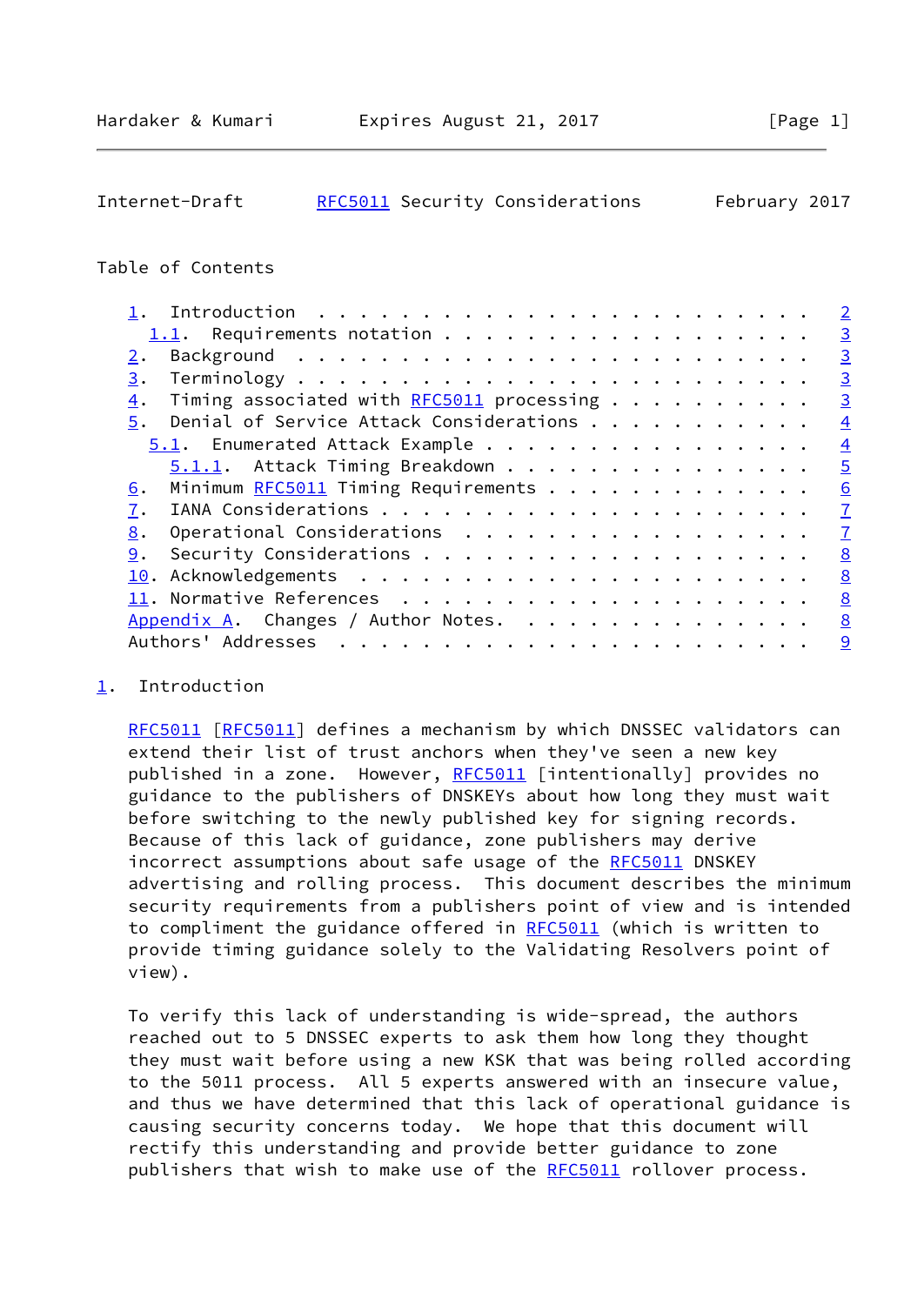One important note about ICANN's upcoming 2017 KSK rollover plan for the root zone: the timing values chosen for rolling the KSK in the root zone appear completely safe, and are not in any way affected by the timing concerns introduced by this draft

| Hardaker & Kumari<br>[Page 2]<br>Expires August 21, 2017 |  |  |
|----------------------------------------------------------|--|--|
|----------------------------------------------------------|--|--|

<span id="page-2-1"></span>Internet-Draft [RFC5011](https://datatracker.ietf.org/doc/pdf/rfc5011) Security Considerations February 2017

#### <span id="page-2-0"></span>[1.1](#page-2-0). Requirements notation

 The key words "MUST", "MUST NOT", "REQUIRED", "SHALL", "SHALL NOT", "SHOULD", "SHOULD NOT", "RECOMMENDED", "MAY", and "OPTIONAL" in this document are to be interpreted as described in [\[RFC2119](https://datatracker.ietf.org/doc/pdf/rfc2119)].

#### <span id="page-2-2"></span>[2](#page-2-2). Background

The [RFC5011](https://datatracker.ietf.org/doc/pdf/rfc5011) process describes a process by which a Validating Resolver may accept a newly published KSK as a trust anchor for validating future DNSSEC signed records. This document augments that information with additional constraints, as required from the DNSKEY publication point of view. Note that it does not define any other operational guidance or recommendations about the [RFC5011](https://datatracker.ietf.org/doc/pdf/rfc5011) process from a publication point of view and restricts itself to solely the security and operational ramifications of switching to a new key too soon. Failure of a DNSKEY publisher to follow the minimum recommendations associated with this draft will result in potential denial-of-service attack opportunities against validating resolvers.

### <span id="page-2-3"></span>[3](#page-2-3). Terminology

 Trust Anchor Publisher The entity responsible for publishing a DNSKEY that can be used as a trust anchor.

<span id="page-2-4"></span>[4](#page-2-4). Timing associated with [RFC5011](https://datatracker.ietf.org/doc/pdf/rfc5011) processing

[RFC5011](https://datatracker.ietf.org/doc/pdf/rfc5011)'s process of safely publishing a new key and then making use of that key falls into a number of high-level steps:

- 1. Publish a new DNSKEY in the zone but continue to sign with the old one.
- 2. Wait a period of time.
- 3. Begin using the new DNSKEY to sign the appropriate resource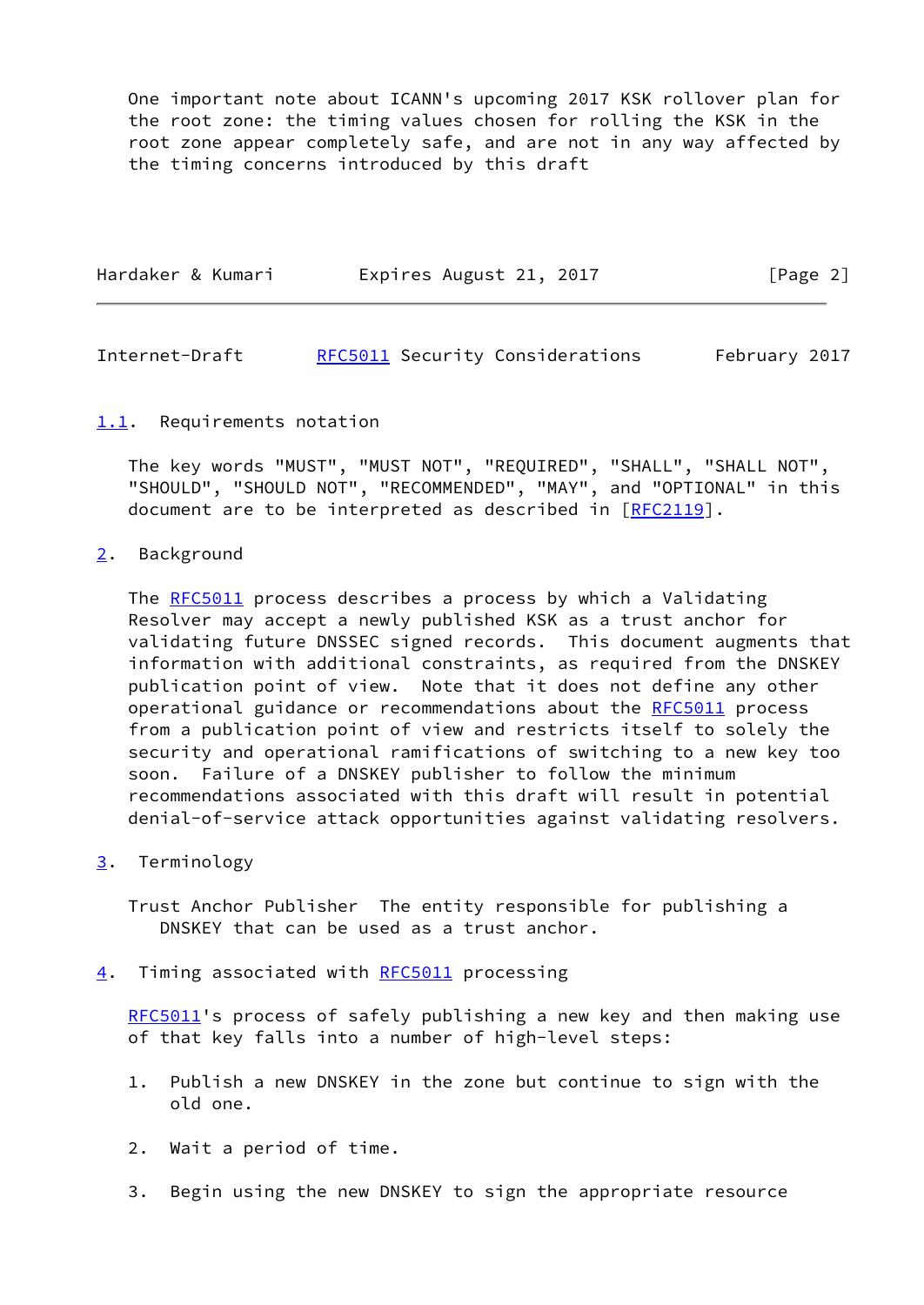records.

 4. Optionally mark the older DNSKEY as revoked and publish the revoked key.

 This document discusses step 2 of the above process. Some interpretations of [RFC5011](https://datatracker.ietf.org/doc/pdf/rfc5011) have erroneously determined that the wait time is equal to [RFC5011](https://datatracker.ietf.org/doc/pdf/rfc5011)'s "hold down time".

 This document describes an attack based on this (common) erroneous belief, which results in a denial of service attack against the zone if that value is used.

| Hardaker & Kumari |  | Expires August 21, 2017 |  |  | [Page 3] |  |
|-------------------|--|-------------------------|--|--|----------|--|
|-------------------|--|-------------------------|--|--|----------|--|

<span id="page-3-1"></span>Internet-Draft [RFC5011](https://datatracker.ietf.org/doc/pdf/rfc5011) Security Considerations February 2017

<span id="page-3-0"></span>[5](#page-3-0). Denial of Service Attack Considerations

If an attacker is able to provide a [RFC5011](https://datatracker.ietf.org/doc/pdf/rfc5011) validating engine with past responses, such as when it is in-path or able to otherwise perform any number of cache poisoning attacks, the attacker may be able to leave the [RFC5011](https://datatracker.ietf.org/doc/pdf/rfc5011)-compliant validator without an appropriate DNSKEY trust anchor. This scenario will remain until an administrator manually fixes the situation.

The following timeline illustrates this situation.

<span id="page-3-2"></span>[5.1](#page-3-2). Enumerated Attack Example

 The following example settings are used in the example scenario within this section:

TTL (all records) 1 day

DNSKEY RRSIG Signature Validity 10 days

Zone resigned every 1 day

 Given these settings, the following sequence of events depicts how a Trust Anchor Publisher that waits for only the [RFC5011](https://datatracker.ietf.org/doc/pdf/rfc5011) hold time timer length of 30 days subjects its users to a potential Denial of Service attack. The timing schedule listed below is based on a new trust anchor (a Key Signing Key (KSK)) being published at time T+0. All numbers in this sequence refer to days before and after such an event. Thus, T-1 is the day before the introduction of the new key,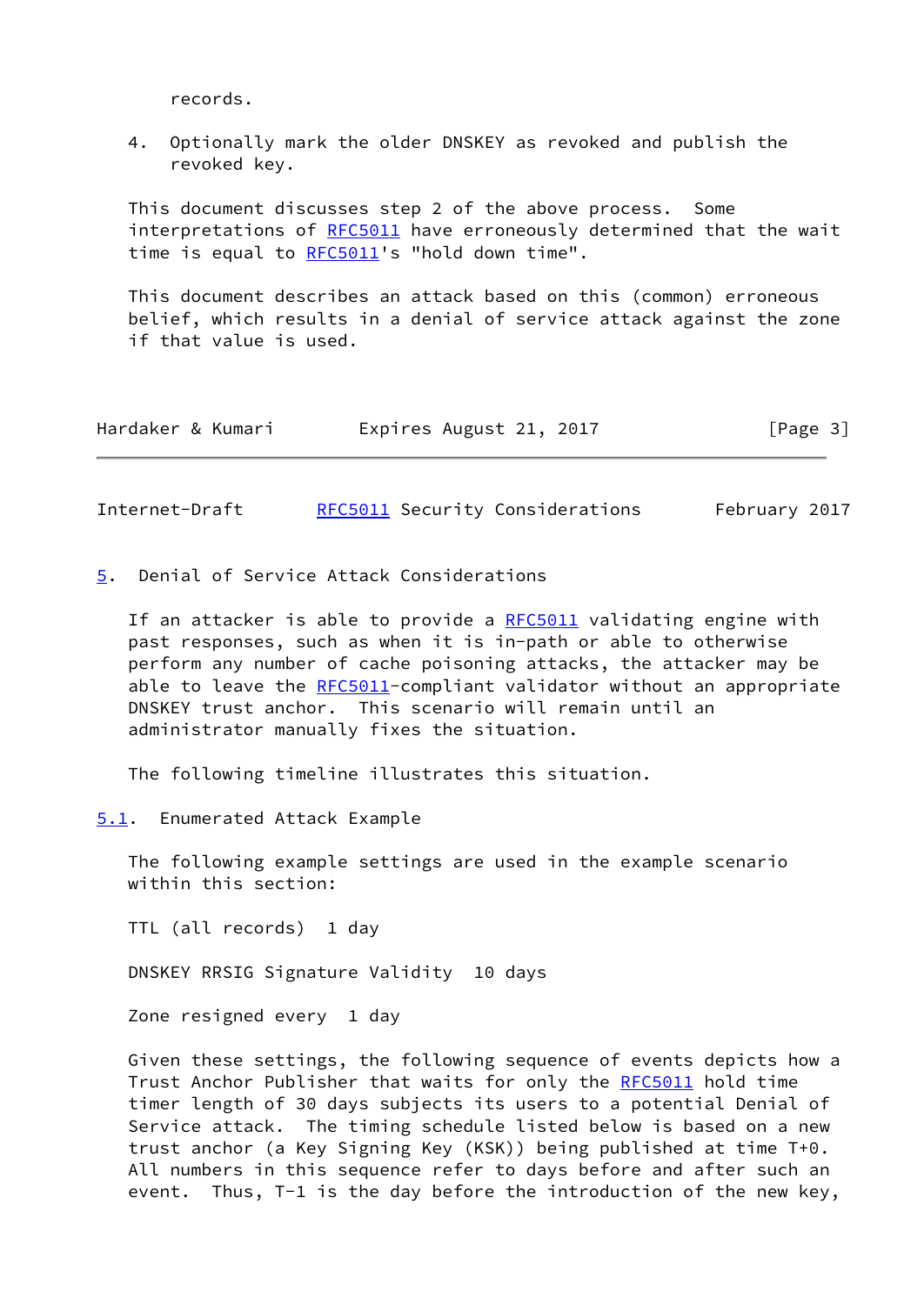and T+15 is the 15th day after the key was introduced into the fictitious zone being discussed.

In this dialog, we consider two keys being published:

K old The older KSK being replaced.

 K\_new The new KSK being transitioned into active use, using the [RFC5011](https://datatracker.ietf.org/doc/pdf/rfc5011) process.

 In this dialog, the following actors are playing roles in this situation:

- Zone Signer The owner of a zone intending to publish a new Key- Signing-Key (KSK) that will become a trust anchor by validators following the [RFC5011](https://datatracker.ietf.org/doc/pdf/rfc5011) process.
- [RFC5011](https://datatracker.ietf.org/doc/pdf/rfc5011) Validator A DNSSEC validator that is using the [RFC5011](https://datatracker.ietf.org/doc/pdf/rfc5011) processes to track and update trust anchors.

| Hardaker & Kumari | Expires August 21, 2017 | [Page 4] |
|-------------------|-------------------------|----------|
|-------------------|-------------------------|----------|

- <span id="page-4-1"></span>Internet-Draft [RFC5011](https://datatracker.ietf.org/doc/pdf/rfc5011) Security Considerations February 2017
	- Attacker An attacker intent on foiling the [RFC5011](https://datatracker.ietf.org/doc/pdf/rfc5011) Validator's ability to successfully adopt the Zone Signer's K\_new key as a new trust anchor.
- <span id="page-4-0"></span>[5.1.1](#page-4-0). Attack Timing Breakdown

 The following series of steps depicts the timeline in which an attack occurs that foils the adoption of a new DNSKEY by a Trust Anchor Publisher that revokes the old key too quickly.

- T-1 The last signatures are published by the Zone Signer that signs only K\_old using K\_old. The Attacker queries for, retrieves and caches this keyset and corresponding signatures.
- T-0 The Zone Signer adds K\_new to his zone and signs the zone's key set with K\_old. The [RFC5011](https://datatracker.ietf.org/doc/pdf/rfc5011) Validator retrieves the new key set and corresponding signature set and notices the publication of K\_new. The [RFC5011](https://datatracker.ietf.org/doc/pdf/rfc5011) Validator starts the (30-day) hold-down timer for K\_new.
- T+5 The [RFC5011](https://datatracker.ietf.org/doc/pdf/rfc5011) Validator queries for the zone's keyset per the Active Refresh schedule, discussed in **Section [2.3 of RFC5011](https://datatracker.ietf.org/doc/pdf/rfc5011#section-2.3)</u>.**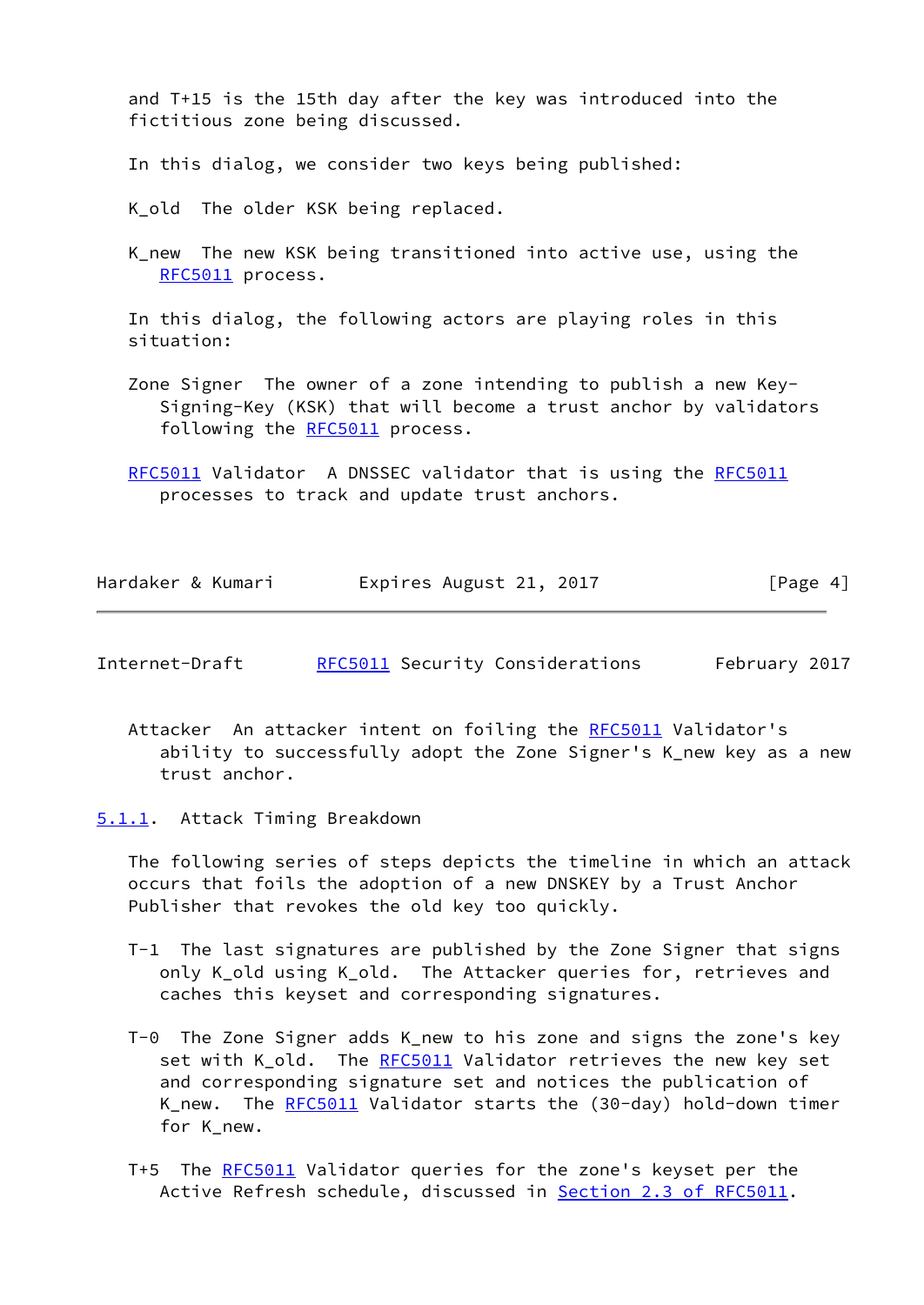Instead of receiving the intended published keyset, the Attacker successfully replays the keyset and associated signatures that they recorded at T-1. Because the signature lifetime is 10 days (in this example), the replayed signature and keyset is accepted as valid (being only 6 days old) and the [RFC5011](https://datatracker.ietf.org/doc/pdf/rfc5011) Validator cancels the hold-down timer for K\_new.

- T+10 The [RFC5011](https://datatracker.ietf.org/doc/pdf/rfc5011) Validator queries for the zone's keyset and discovers K\_new again, signed by K\_old (the attacker is unable to replay the records cached at T-1, because they have now expired). The [RFC5011](https://datatracker.ietf.org/doc/pdf/rfc5011) Validator starts (anew) the hold-timer for K\_new.
- T+15,T+20, and T+25 The [RFC5011](https://datatracker.ietf.org/doc/pdf/rfc5011) Validator continues checking the zone's key set and lets the hold-down timer keep running without resetting it.
- T+30 The Zone Signer knows that this is the first time at which some validators might accept K\_new as a new trust anchor, since the hold-down timer of a [RFC5011](https://datatracker.ietf.org/doc/pdf/rfc5011) Validator not under attack that had queried and retrieved K\_new at T+0 would now have reached 30 days. However, the hold-down timer of our attacked [RFC5011](https://datatracker.ietf.org/doc/pdf/rfc5011) Validator is only at 20 days.
- T+35 The Zone Signer (mistakenly) believes that all validators following the Active Refresh schedule (Section [2.3 of RFC5011](https://datatracker.ietf.org/doc/pdf/rfc5011#section-2.3)) should have accepted K\_new as a the new trust anchor (since the

| Hardaker & Kumari |  | Expires August 21, 2017 |  | [Page 5] |
|-------------------|--|-------------------------|--|----------|
|                   |  |                         |  |          |

<span id="page-5-0"></span>Internet-Draft [RFC5011](https://datatracker.ietf.org/doc/pdf/rfc5011) Security Considerations February 2017

hold down time of 30 days  $+1/2$  the signature validity period would have passed). However, the hold-down timer of our attacked [RFC5011](https://datatracker.ietf.org/doc/pdf/rfc5011) Validator is only at 25 days; The replay attack at T+5 means its new hold-time timer actually started at T+10, and thus at this time it's real hold-down timer is at  $T+35 - T+10 = 25$ days, which is less than the [RFC5011](https://datatracker.ietf.org/doc/pdf/rfc5011) required 30 days.

 T+36 The Zone Signer, believing K\_new is safe to use, switches their active signing KSK to K\_new and publishes a new DNSKEY set signature signed with K new. Non-attacked [RFC5011](https://datatracker.ietf.org/doc/pdf/rfc5011) validators, with a hold-down timer of at least 30 days, would have accepted K\_new into their set of trusted keys. But, because our attacked [RFC5011](https://datatracker.ietf.org/doc/pdf/rfc5011) Validator still has a hold-down timer for K\_new at 26 days, it will fail to accept K\_new as a trust anchor and since K\_old is no longer being used, all the KSK records from the zone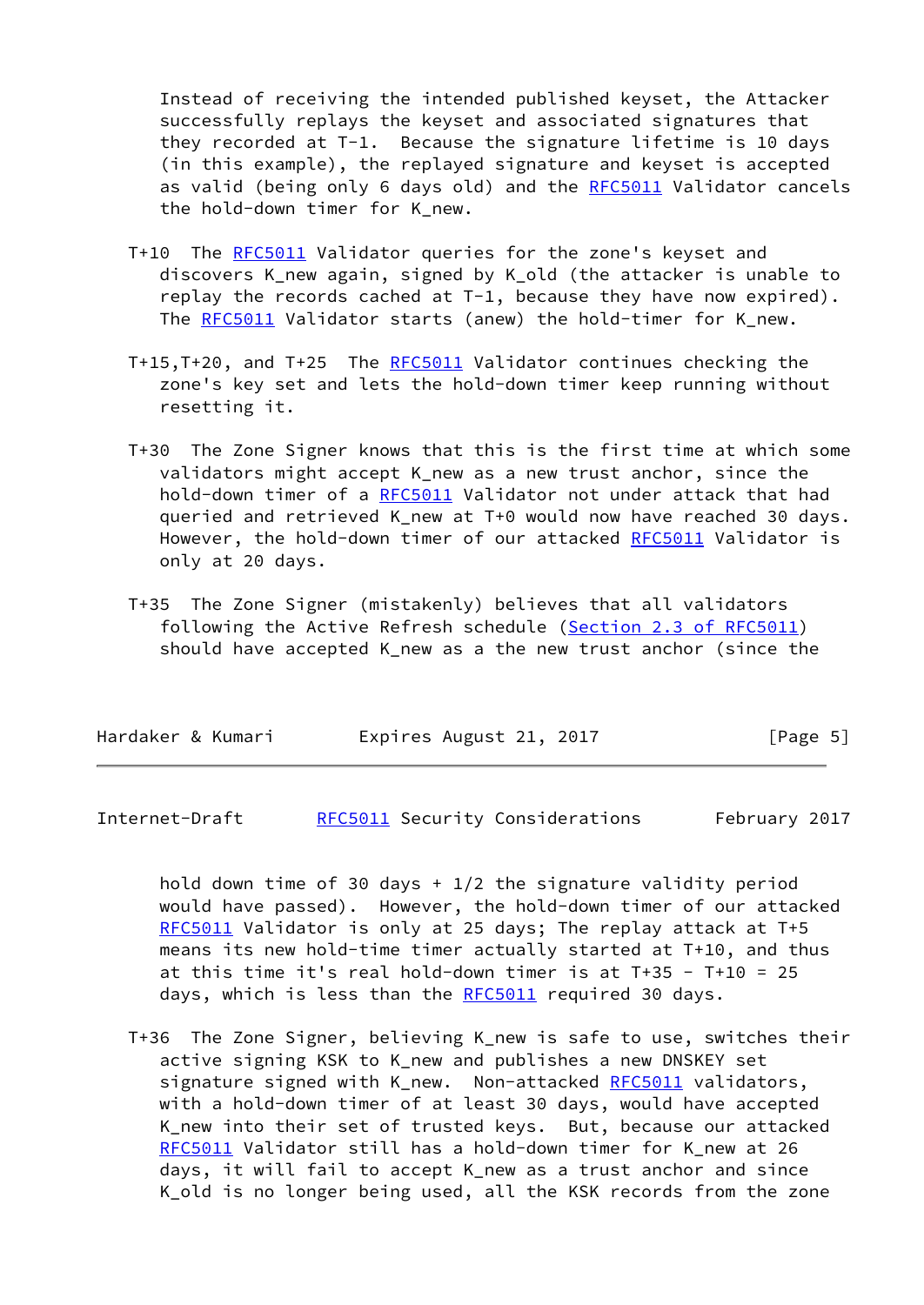signed by K new will be treated as invalid. Subsequently, all keys in the key set are now unusable, invalidating all records in the zone of any type and name.

<span id="page-6-0"></span>[6](#page-6-0). Minimum [RFC5011](https://datatracker.ietf.org/doc/pdf/rfc5011) Timing Requirements

Given the attack description in [Section 5](#page-3-0), the correct minimum length of time required for the Zone Signer to wait before using K\_new is:

 waitTime = addHoldDownTime + (DNSKEY RRSIG Signature Validity) + MAX(MIN((DNSKEY RRSIG Signature Validity) / 2, MAX(original TTL of K\_old DNSKEY RRSet) / 2, 15 days), 1 hour) + 2 \* MAX(TTL of all records)

The most confusing element of the above equation comes from the "3  $\star$  (DNSKEY RRSIG Signature Validity) / 2" element, but is the most critical to understand and get right.

The [RFC5011](https://datatracker.ietf.org/doc/pdf/rfc5011) "Active Refresh" requirements state that:

 A resolver that has been configured for an automatic update of keys from a particular trust point MUST query that trust point (e.g., do a lookup for the DNSKEY RRSet and related RRSIG records) no less often than the lesser of 15 days, half the original TTL for the DNSKEY RRSet, or half the RRSIG expiration interval and no more often than once per hour.

| Hardaker & Kumari |  | Expires August 21, 2017 |  | [Page 6] |  |
|-------------------|--|-------------------------|--|----------|--|
|-------------------|--|-------------------------|--|----------|--|

<span id="page-6-1"></span>Internet-Draft [RFC5011](https://datatracker.ietf.org/doc/pdf/rfc5011) Security Considerations February 2017

 The important timing constraint that must be considered is the last point at which a validating resolver may have received a replayed the original DNSKEY set (K\_old) without the new key. It's the next query of the [RFC5011](https://datatracker.ietf.org/doc/pdf/rfc5011) validator that the assured K\_new will be seen. Thus, the latest time a [RFC5011](https://datatracker.ietf.org/doc/pdf/rfc5011) validator may begin their hold down timer is an "Active Refresh" period after the last point that an attacker can replay the K\_old DNSKEY set.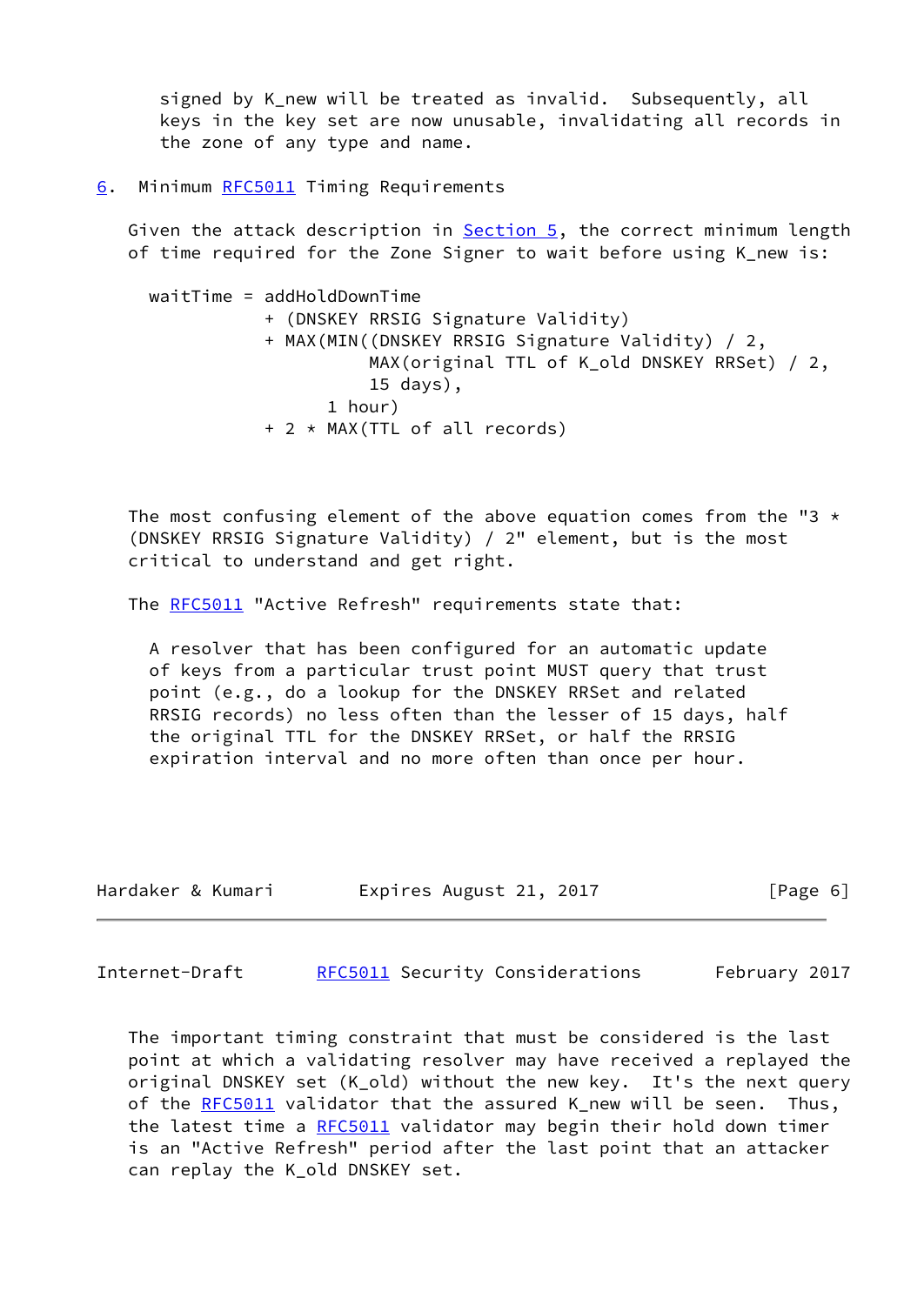The "Active Refresh" interval used by [RFC5011](https://datatracker.ietf.org/doc/pdf/rfc5011) validator is determined by the larger of (DNSKEY RRSIG Signature Validity) and (original TTL for the DNSKEY RRSet). The Following text assumes that (DNSKEY RRSIG Signature Validity) is larger of the two, which is operationally more common today.

 Thus, the worst case scenario of this attack is when the attacker can replay K\_old at just before (DNSKEY RRSIG Signature Validity). If a [RFC5011](https://datatracker.ietf.org/doc/pdf/rfc5011) validator picks up K\_old at this this point, it will not have a hold down timer started at all. It's not until the next "Active Refresh" time that they'll pick up K\_new with assurance, and thus start their hold down timer. Thus, this is not at (DNSKEY RRSIG Signature Validity) time past publication, but rather  $3 * (DNSKEY)$ RRSIG Signature Validity) / 2.

The extra  $2 \times MAX(TTL of all records)$  is the standard added safety margin when dealing with DNSSEC due to caching that can take place. Because the 5011 steps require direct validation using the signature validity, the authors aren't yet convinced it is needed in this particular case.

For the parameters listed in **Section 5.1**, our example:

| waitTime = $30$ |            |        |
|-----------------|------------|--------|
|                 | + 10       |        |
|                 | $+ 10 / 2$ |        |
|                 | $+2*(1)$   | (days) |
|                 |            |        |
| waitTime = $47$ |            | (days) |

 This hold-down time of 47 days is 12 days longer than the frequently perceived 35 days in T+35 above.

<span id="page-7-0"></span>[7](#page-7-0). IANA Considerations

This document contains no IANA considerations.

<span id="page-7-1"></span>[8](#page-7-1). Operational Considerations

| Hardaker & Kumari | Expires August 21, 2017 | [Page 7] |
|-------------------|-------------------------|----------|
|-------------------|-------------------------|----------|

<span id="page-7-2"></span>Internet-Draft [RFC5011](https://datatracker.ietf.org/doc/pdf/rfc5011) Security Considerations February 2017

A companion document to [RFC5011](https://datatracker.ietf.org/doc/pdf/rfc5011) was expected to be published that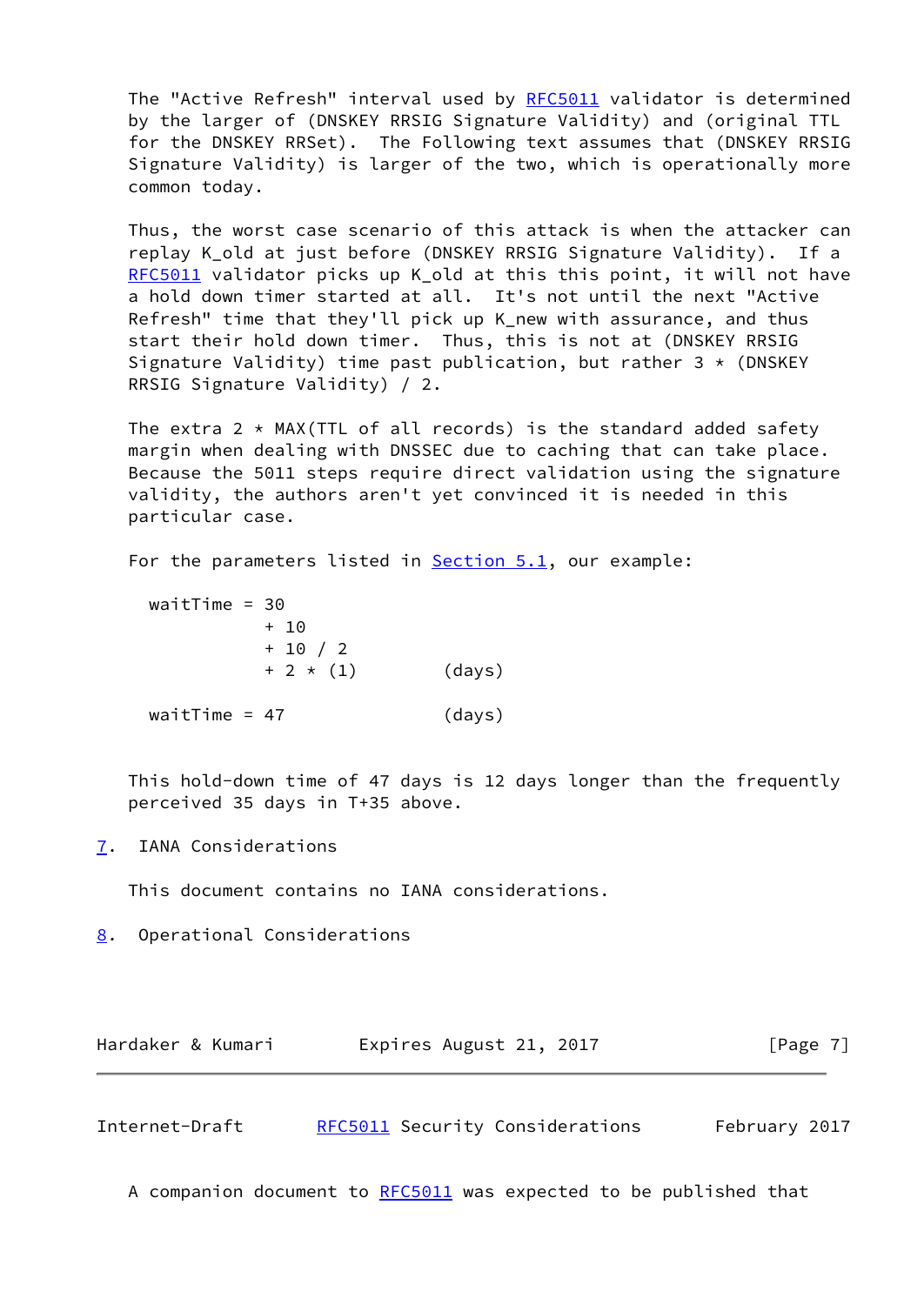describes the best operational practice considerations from the perspective of a zone publisher and Trust Anchor Publisher. However, this companion document was never written. The authors of this document hope that it will at some point in the future, as [RFC5011](https://datatracker.ietf.org/doc/pdf/rfc5011) timing can be tricky as we have shown. This document is intended only to fill a single operational void that results in security ramifications (specifically a denial of service attack against an [RFC5011](https://datatracker.ietf.org/doc/pdf/rfc5011) Validator). This document does not attempt to document any other missing operational guidance for zone publishers.

<span id="page-8-0"></span>[9](#page-8-0). Security Considerations

 This document, is solely about the security considerations with respect to the Trust Anchor Publisher of [RFC5011](https://datatracker.ietf.org/doc/pdf/rfc5011) trust anchors / keys. Thus the entire document is a discussion of Security Considerations

<span id="page-8-1"></span>[10.](#page-8-1) Acknowledgements

 The authors would like to especially thank to Michael StJohns for his help and advice. We would also like to thank Bob Harold, Shane Kerr, Matthijs Mekking, Duane Wessels, Petr Spaček, and everyone else who assisted with this document.

- <span id="page-8-2"></span>[11.](#page-8-2) Normative References
	- [RFC2119] Bradner, S., "Key words for use in RFCs to Indicate Requirement Levels", [BCP 14](https://datatracker.ietf.org/doc/pdf/bcp14), [RFC 2119](https://datatracker.ietf.org/doc/pdf/rfc2119), DOI 10.17487/ [RFC2119](https://datatracker.ietf.org/doc/pdf/rfc2119), March 1997, <<http://www.rfc-editor.org/info/rfc2119>>.
	- [RFC5011] StJohns, M., "Automated Updates of DNS Security (DNSSEC) Trust Anchors", STD 74, [RFC 5011,](https://datatracker.ietf.org/doc/pdf/rfc5011) DOI 10.17487/RFC5011, September 2007, <<http://www.rfc-editor.org/info/rfc5011>>.

<span id="page-8-3"></span>[Appendix A.](#page-8-3) Changes / Author Notes.

From -00 to -02:

Additional background and clarifications in abstract.

 Better separation in attack description between attacked and non attacked resolvers.

Some language cleanup.